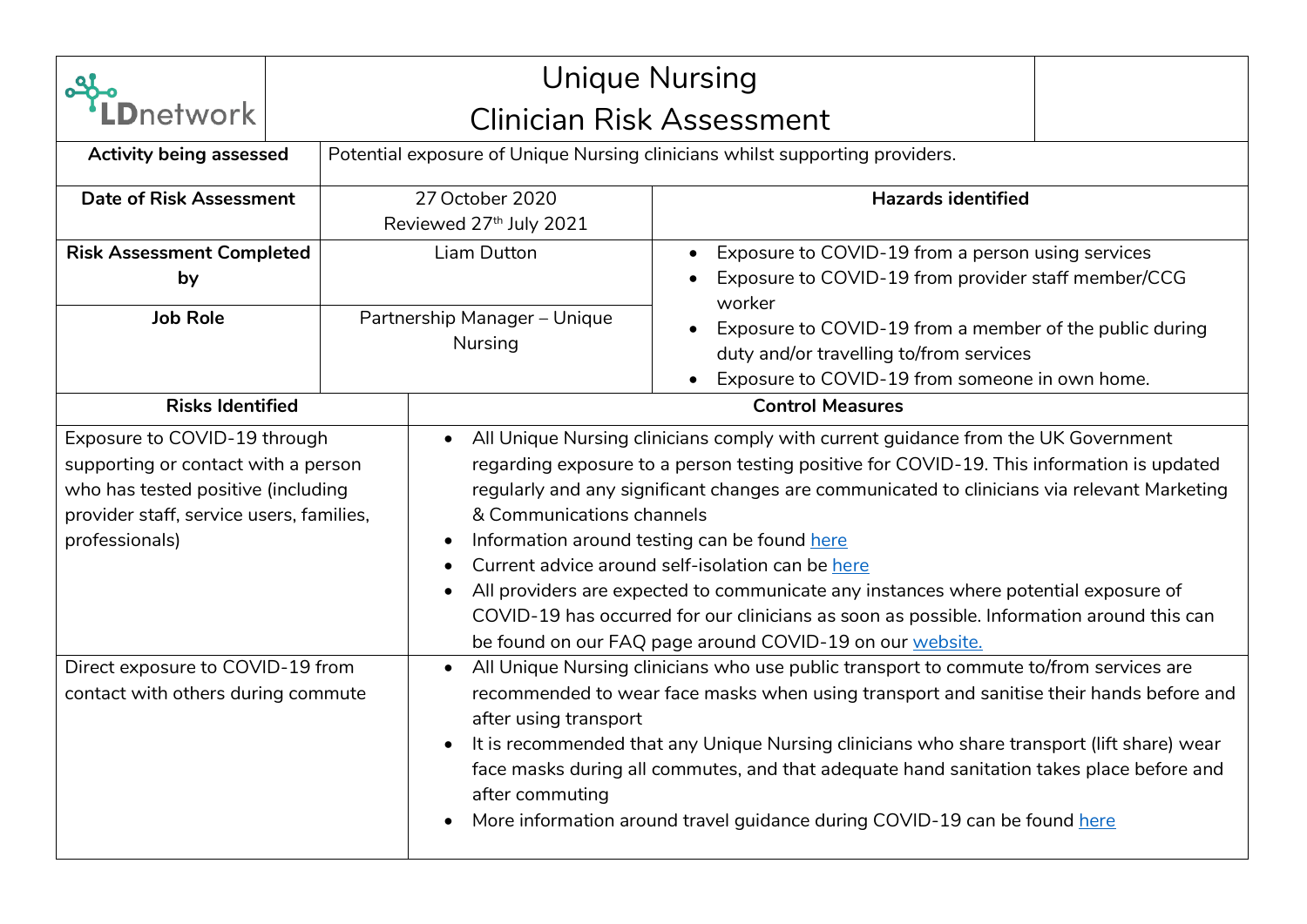|                                                                                                                                                                                                      | All Unique Nursing clinicians are recommended to wear fresh clothing for each shift.<br>$\bullet$<br>Additionally, it is expected that clothing worn where potential or direct contact with a person<br>potentially positive for COVID-19 is washed as soon as practicable on a 90°c (or equivalent)<br>wash, separately from other clothing/washing.                                                                                                                                                                                   |
|------------------------------------------------------------------------------------------------------------------------------------------------------------------------------------------------------|-----------------------------------------------------------------------------------------------------------------------------------------------------------------------------------------------------------------------------------------------------------------------------------------------------------------------------------------------------------------------------------------------------------------------------------------------------------------------------------------------------------------------------------------|
| Indirect exposure to COVID-19 through<br>any part of duties                                                                                                                                          | Wherever possible, mandatory and additional training is held online<br>$\bullet$<br>All face to face training has continued to include adequate social distancing measures and<br>the use of full PPE (face masks, gloves, aprons) where social distancing cannot be observed<br>All Unique Nursing offices are now open to all visitors and clinicians, although temperature<br>checks and social distancing measures remain in place.                                                                                                 |
| Staff who have worked in a service and<br>have been exposed to the virus and<br>have continued to work at that service<br>until their test results have returned but<br>are unable to work elsewhere | Unique Nursing are continuously monitoring COVID-19 in all services, and operate a system<br>similar to Test & Trace. Should a clinician be potentially exposed to the virus through<br>someone who tests positive, they self-isolate in line with current guidance. All other<br>clinicians and services the clinician has been to since the potential exposure are contacted to<br>ensure self-isolation and testing can occur in these places. This process would also occur if a<br>clinician themselves test positive for COVID-19 |
| Clinicians to be part of the testing<br>process if they are block booked at the<br>service or work there on a regular basis<br>Inadeuqate information sharing with<br>clinicians                     | Our Placement Team support all our clinicians by keeping in regular contact to performing<br>well-being checks and reviewing current placements, including a dedicated Clinician Care<br>team<br>Our Marketing and Communications team provide updates to all areas of the Family,<br>$\bullet$<br>including changes to COVID-19 guidance, policy updates etc<br>The Senior Leadership Team meet to regularly review current strategies, flag any issues and<br>$\bullet$<br>identify meaningful outcomes relating to COVID-19.         |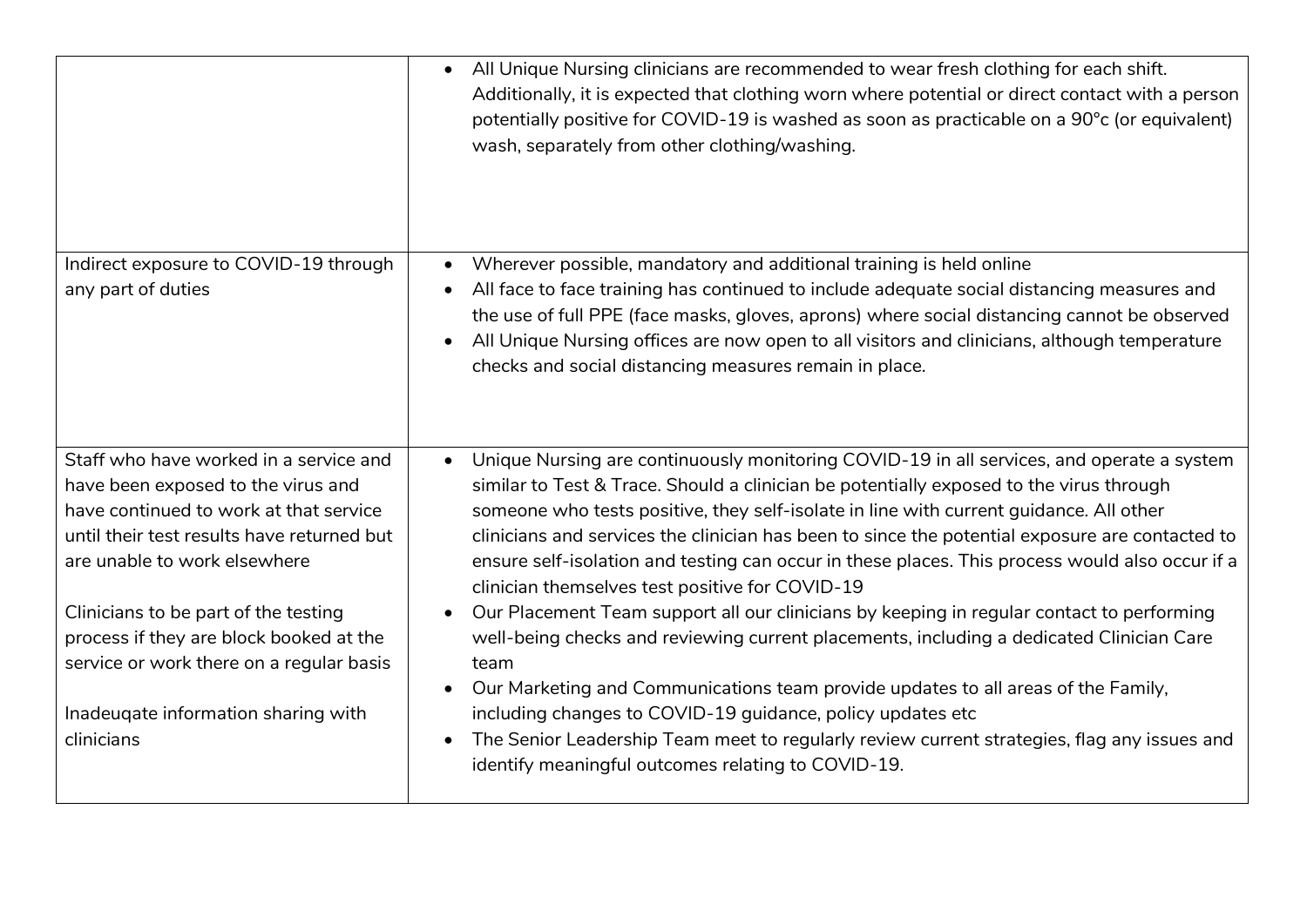| Failure of provider to support adequate<br>COVID-19 prevention/reduction<br>methods within services | As a staffing solutions partner, all clinicians allocated to services are supported by us with<br>$\bullet$<br>their recruitment, compliance, training and performance. Once a clinician enters a service for<br>an allocated shift, they are classed as a temporary worker within that service, and as such<br>they must comply with all risk assessments, guidelines and procedures set out by the service<br>applicable to all staff, whether permanent or temporary. This means that all COVID-19<br>related guidelines, risk assessments and control measures set out by the provider must also<br>cover any Unique Nursing clinicians supporting any services operated by them<br>Where it has been identified by any member of the Unique Nursing Family that adequate<br>$\bullet$<br>control measures have not been put in place by a provider, we will actively work with the<br>provider to offer any support or guidance to ensure the ongoing safety of all wherever |
|-----------------------------------------------------------------------------------------------------|-----------------------------------------------------------------------------------------------------------------------------------------------------------------------------------------------------------------------------------------------------------------------------------------------------------------------------------------------------------------------------------------------------------------------------------------------------------------------------------------------------------------------------------------------------------------------------------------------------------------------------------------------------------------------------------------------------------------------------------------------------------------------------------------------------------------------------------------------------------------------------------------------------------------------------------------------------------------------------------|
|                                                                                                     | possible. Unique Nursing reserve the right to cease support with immediate effect (including<br>the cancellation of any pre-booked and longer-term bookings) until evidence can be<br>obtained that adequate control measures have been implemented.                                                                                                                                                                                                                                                                                                                                                                                                                                                                                                                                                                                                                                                                                                                              |
| Implementation of lockdown measures<br>within local/regional area                                   | Due to the ever-changing guidelines in response to the ongoing situation, there is a<br>$\bullet$<br>possibility of lockdown measures being implemented at any time on a local, regional or even<br>national level<br>Unique Nursing regularly monitor the COVID-19 situation in all operational areas (including<br>$\bullet$<br>lockdown coverage)<br>Where a lockdown is implemented, strategies will be employed to support clinicians to<br>$\bullet$<br>access services in their local area (where not already arranged through our clinician pools -<br>see below) and in line with guidance around essential worker allowances<br>Information around COVID-19 movement restrictions can be found here:<br>$\bullet$<br>https://www.gov.uk/guidance/local-covid-alert-levels-what-you-need-to-know and<br>https://www.gov.uk/find-coronavirus-local-restrictions                                                                                                           |